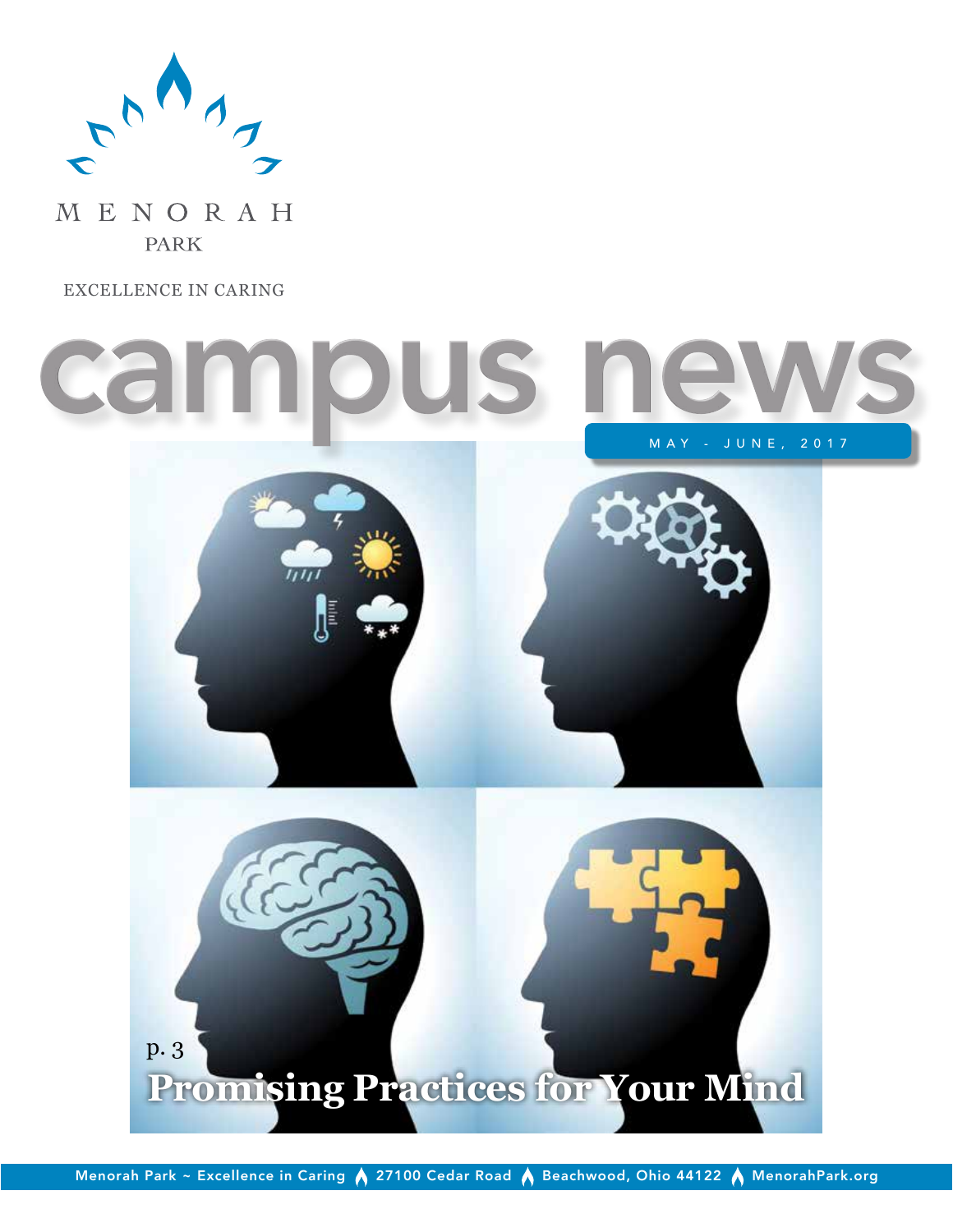# Seeing Beyond the Box: Continued Innovation Ensures Quality Health Care



*Jim Newbrough, Menorah Park Chief Executive Officer*

Menorah Park embraces the philosophy of innovation, demonstrating a rich history of creative expertise that begins with the passion held by our entire community to continuously evaluate what we do. We find ways to make our practices even better and ever-evolving, fact-based on the changing needs and desires of people as they age. We look at trends; listen to

our community members to learn about challenges that need solutions, and envision our desired future, broadly defining goals through our strategic planning process that ultimately result in ongoing excellence in caring.

During the past several decades, diagnostic and therapeutic options have improved tremendously. Health care innovations that are designed to improve life expectancy and quality of life have increased by

leaps and bounds. Today, health care organizations face unprecedented challenges to improve quality and access, increase efficiency, eliminate waste, and lower costs.

# *"The solutions to these current challenges of creating value are rooted in innovation."* **Jim Newbrough**

We are exploring care model innovations with information technology as a driving force; building on the success of our cardiopulmonary rehabilitation program utilizing telemetry monitoring to watch for any issue with the heart beat during therapy so nurses and therapists can quickly address them. By expanding this type of intelligence analytics, our care team can see changes in conditions and warning signs, such as dramatic changes in blood pressure, to catch issues quickly and reduce the risk of hospitalizations.

To enable us to make quicker and more appropriate decisions regarding necessary care, we are



modernizing and integrating our information systems to provide comprehensive health informatics, linking information technology, communications and health care; improving the quality and safety of clients and residents by increasing coordination of information.

Technology has always played a crucial role in health care innovation, and this will be no different in the future. Advances in digital technologies will also create new possibilities and opportunities. I look forward to sharing our ongoing innovations with you.

> *jnewbrough@ menorahpark.org*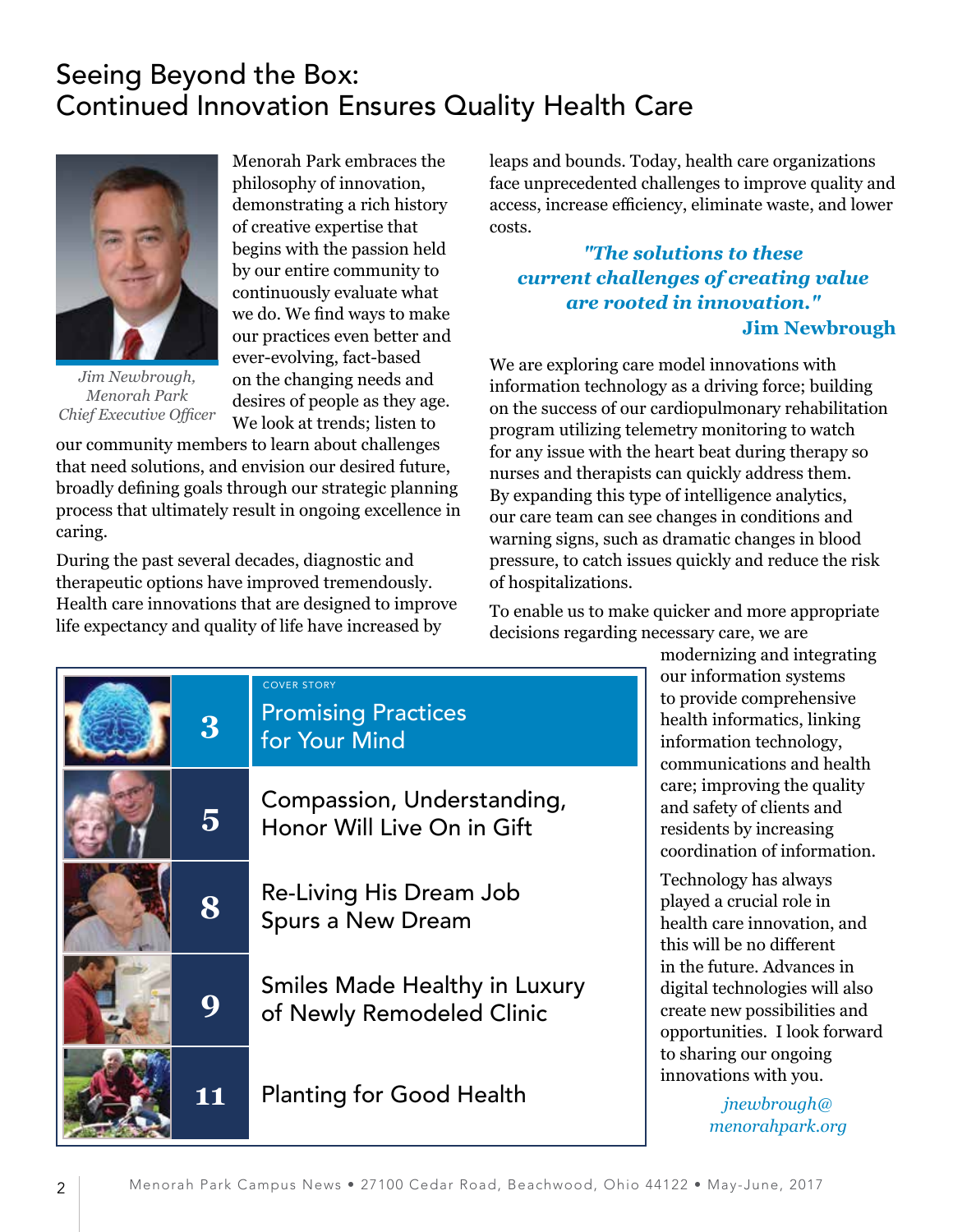# **Promising Practices for Your Mind** COVER STORY

There are many ways to take your personal brain health and wellness journey into your own hands. Below are a few suggestions to incorporate a mindful lifestyle.

### **FOR THE BRAIN:**

How often do you engage in an activity because it is good for your brain? It is a "thought exercise" to make decisions with your brain in mind. Brain health is multifaceted and involves maintaining cognitive, emotional and social health. Can you add any of the following tips to your daily routine?

• Cognitive Health: Break up or reorganize your routine. Add variety and try something new.

• Emotional Health: Take time to relax. Build small breaks into your day. Meditate or practice gratitude or mindfulness. "Today I am grateful

for…"

• Social Health: Get out and about. **Connect** with others. Engage with a new group. Make a new friend. Keep in mind, "People need people!"

Small changes can have a big impact on your brain health. Take a few deep breaths at your leisure. Take note of what you notice.

**FOOD FOR THOUGHT:** Do you eat with your brain in mind? Commonly, people do not

associate what they consume with their brain performance; however, nutrition is one of the easiest ways to fuel our minds. Our brains need fats to keep us moving—especially healthy fats found in nutrient rich foods such as: avocados, walnuts, salmon and olive oils. Avoid fatty processed food, often high in sodium which draws out water from our brain cells. Our brains are more than 70 percent water and even a decrease in our hydration level by two percent can impact our short-term memory and attention. Hydration is as important to our brain health as blood flow is to our hearts. Over time, small daily changes in our diet can give our brains a big boost.

Interested in learning more? Call our Center 4 Brain Health for information about our cognitive fitness classes, programs and services at (216) 839-6685. Visit us online at MenorahPark.org.



We are pleased to announce the expansion of campus-wide brain health programs, developed under the guidance of Krystal Culler. The new Brain Health Institute will feature the same courses and instructors from the communitybased Center 4 Brain Health, and will be in addition to daily mind-enhancing programs already on activities schedules. Each month, classes will focus on a different pillar of brain health: cognitive fitness, emotional wellness, social well-being, and personal health. May classes will concentrate on "cognitive fitness." June courses will highlight "emotional wellness."

Residents may contact their building activities director for additional information.



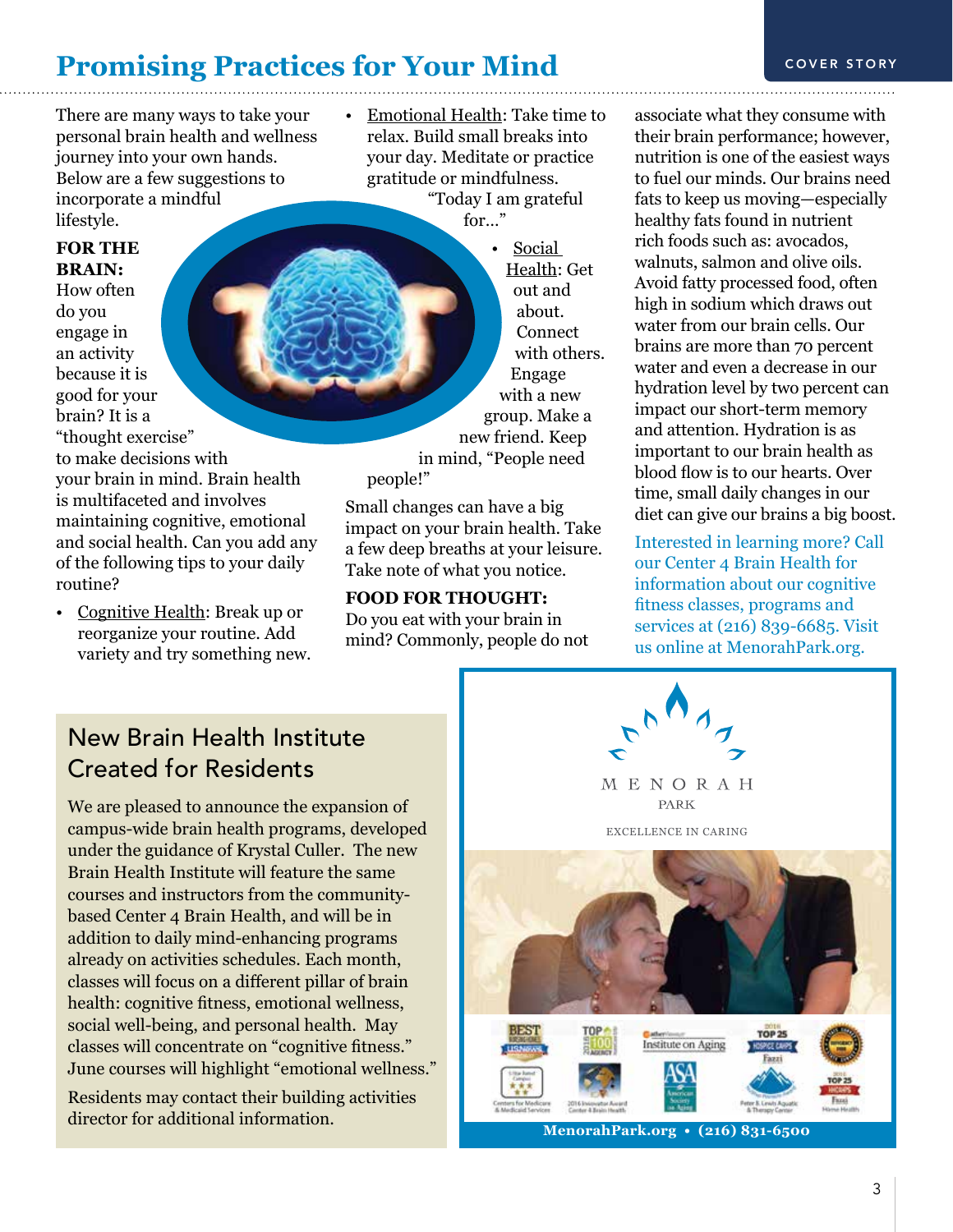# **Menorah Park's Center 4 Brain Health Receives Great Honors**

Menorah Park's Center 4 Brain Health has received three national honors since it launched in November, 2015. It was selected by Mather LifeWays Institute on Aging as a winner of the **Promising Practices Award**, based on the creation of the Center 4 Brain Health, the United States' first non-pharmacological, community-serving brain health center located on a senior living campus.

"The Promising Practices Award honors Menorah Park for their successful outreach efforts in providing brain health resources to the larger community," said Cate O'Brien, Director Mather LifeWays Institute on Aging. "They found a local need for this resource, and have found a way to support clients and families."

The American Society on Aging presented the **MindAlert Award** for serving the general population of adults as they age; for the program's basis in research; its impact on cognitive abilities, and potential for the program to be replicated by other organizations. This accolade is among the most prestigious honors to be received by an organization.

The Center 4 Brain Health will appear in a future issue of the International Council on Active Aging (ICAA) magazine as a result of receiving the **2016 ICAA Innovators Achievement Award** for excellence and creativity in designing programs for older adults.

"The Center 4 Brain Health has been very well received as a wonderful resource for the

community. The screenings and classes we offer are in keeping with research demonstrating that being mindful and proactive in taking care of one's brain health now can have a major impact on our brain health in the future," stated the Center's Director Krystal Culler.

Culler was also recently honored by The Cleveland Professional 20/30 Club, the largest young professional group in Northeast Ohio, with the 2017 Northeast Ohio Top 25 Under 35 Movers & Shakers Award for brain health innovation.

The Center 4 Brain Health has educated more than 2,500 older adults on a variety of brain

# Know Your Brain

health topics, and trained nearly 500 professionals including psychologists, social workers, counselors and nurses. The Center's clients have shared that classes and resources have improved their lives.

"Menorah Park embraces innovation to create new programs and services to meet the needs of our community. Our Center 4 Brain Health is a wonderful example of an innovative, high-quality approach to help those who have brain health concerns. Krystal and her team exemplify 'Excellence in Caring' with this program," stated Menorah Park CEO Jim Newbrough.

The "Know Your Brain" class at Menorah Park's Center 4 Brain Health offers a fun way to learn neuro education basics that allow participants to understand their brains from the inside out. The "handy brain glove" is a tool used to show a three-dimensional view of the brain and help participants explore the anatomy of the mind hands-on. The class examines function such as how we learn and how to better accomplish daily tasks, planning, and organizational skills. Participants gain a fresh perspective after this course, realizing that even though our brain's all look very similar, it is how we grow, experience, and build connections that make us each a unique, one-of-a-kind person.



*Left to right: Sue Livingston, actively involved participant at the Center 4 Brain Health, pictured with Krystal Culler, Director of the Center and Jessica Williams, Program Assistant.*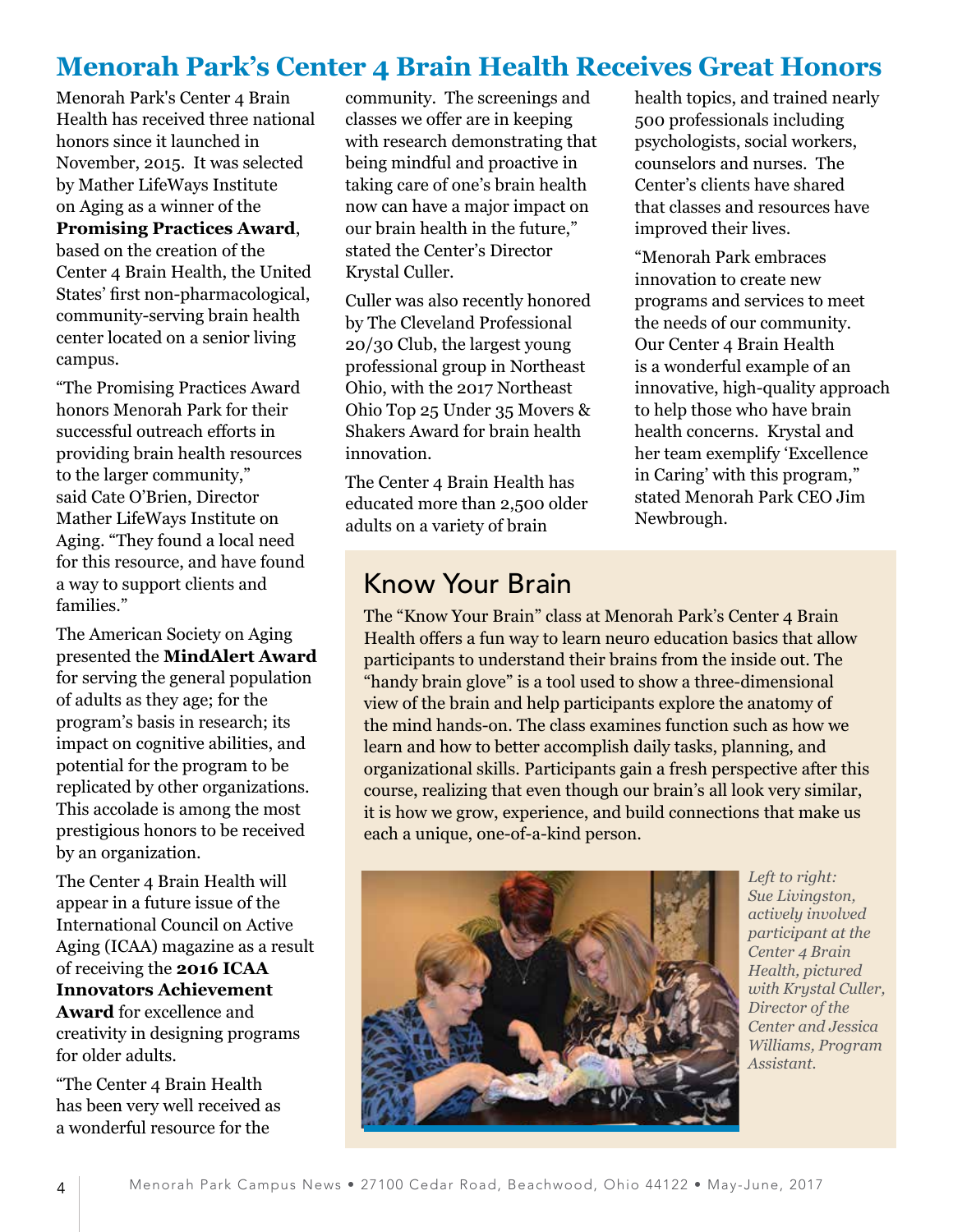# Compassion, Understanding, Honor Will Live On in Gift



*Joel Fox Director of the Menorah Park Foundation*

Nathan "Nate" Oscar was President of Menorah Park from 1997-99. During and after his tenure, Nate oversaw the second Stone Gardens addition, and was instrumental in launching our post-hospital, subacute rehab program in the nursing home, now regarded as the finest service of its type in our region.

Nate loved down-to-earth, honest and hard-working

people, and he felt that we shouldn't judge people by our first impressions. Nate once recalled, during his Navy service in WWII, his ship's Captain was drunk much of the time. But, when there was threat of danger, he said the Captain would sober up immediately and was the best destroyer Captain in the Navy. He never lost a single crewman. Nate's recollection shows that he was never quick to pre-judge people, and he had immense compassion, especially for our residents struggling with health issues.

Nate died on March 23, 2015 at the age of 91, after coping for a few years with memory issues. When his wife Lenore learned that we had launched a

# Menorah Park Observances

**May 30: Erev Shavuot** Holiday Community Oneg 2:45 p.m. – 3:45 p.m.

**May 31 and June 1: Shavout** Services 9:00 a.m., Kiddush 11:30 a.m.

Yizkor Memorial Services begin at approximately 10:30 a.m. on June 1st

Programs in the Saltzman Auditorium

Services in the Jennie & Jacob Sapirstein Synagogue

community-based Center 4 Brain Health, she was so proud and wanted to help make that service available to as many people as possible. Lenore decided to make a significant gift to name the Nathan and Lenore Oscar Family Director of the Center 4 Brain



Health. The gift helps assure that the director will always be a top-notch professional like foundingdirector Krystal Culler.

**You can help us assure excellence across our campus by supporting a program that means something to you or your loved ones. Please contact Joel Fox at jfox@menorahpark.org, or (216) 595-7324 to discuss ways you can help our residents and clients.**

SAVE THE DATE **MENORAH PARK ANNUAL LEGACY SOCIETY GARDEN PARTY** 



EDITH B. AND ALVIN O. SCHREIBMAN GARDEN thurSday, July 20, 2017 at 5:30 p.m.

The Menorah Park Legacy Society honors our most prominent supporters who have provided a perpetual gift through their estate, a permanent fund or a life income gift.

For more information contact Jane Furth 216.839.6688 or jfurth@MenorahPark.org Illustration created by Anne Berk, a Menorah Park resident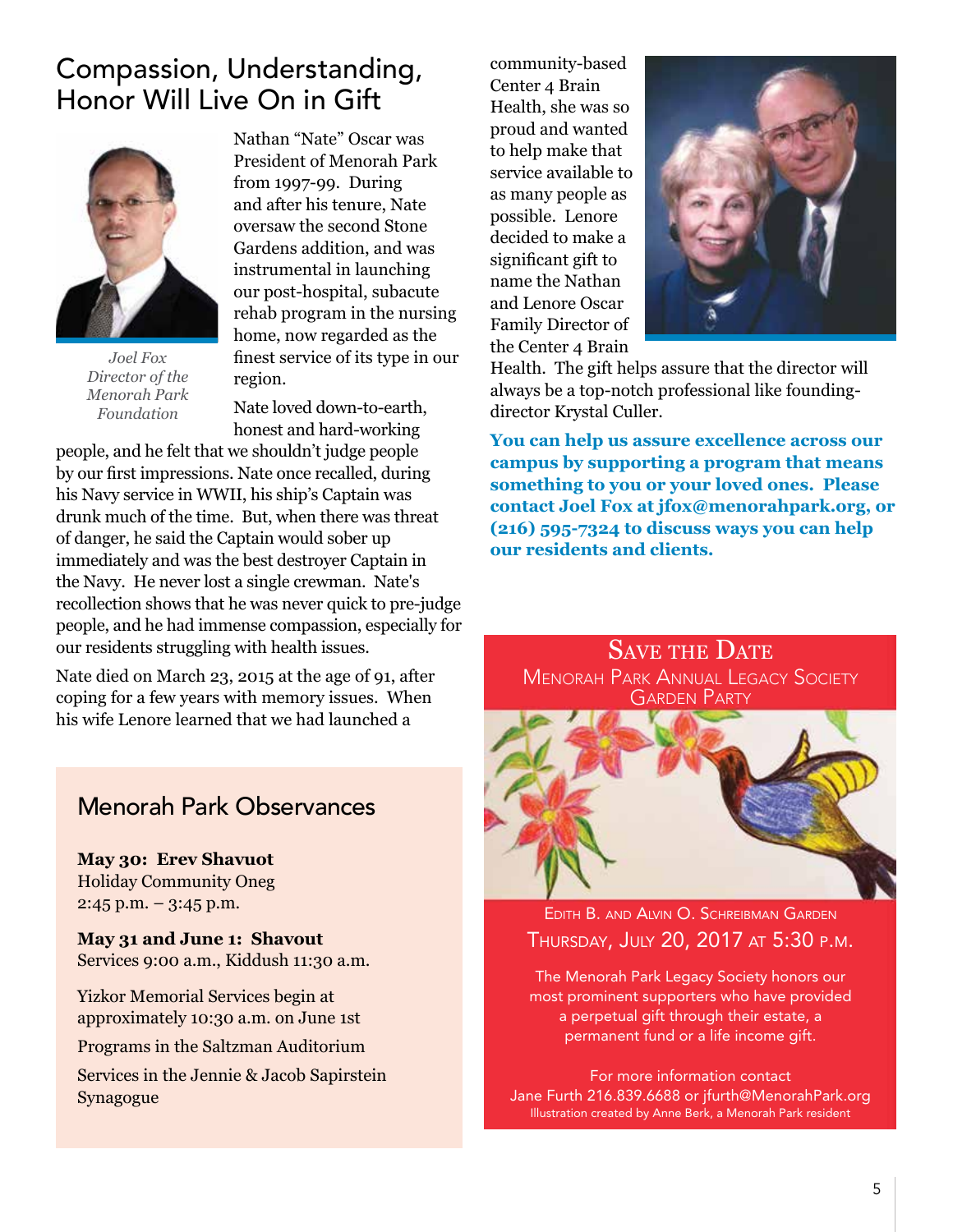

# 2016 Menorah Park Donors

*Excellence in Caring*

#### MENORAH

**PARK** 

Stanley Blum

#### **\$25,000 +**

Anonymous Barbara and Hymie Akst Bernzweig Family - In Memory of Joyce & Mel Bernzweig The Cleveland Foundation Gloria and Irving\* Fine Menorah Park Foundation Mt. Sinai Health Care Foundation Pollak Food Distributors Karen and Daniel Steiger - In Memory of Paul, Sandra and Susan Lipman Wolf Family Foundation Nancy Wurzel and Don Sayre

#### **\$10,000 - \$24,999**

Miriam Becker/Mildred and Martin Becker Family Foundation Lynne and Philip Cohen Ellen and Victor Cohn Peggy Nathan Einstein Candy and Brent Grover Bobbie and William Jacobson Jewish Federation of Cleveland Elayne and Robert Kwait Sabrina and Joseph Lahorra Samie and Tom Lang Idarose Luntz Shelley and Gregory Marcus Lois and Martin Marcus The McGregor Foundation Medical Mutual of Ohio Barbara and Stanley Meisel Susan and Peter Meisel David P. Miller In Memory of Myrtle and Lewis Miller

Jessica and Chuck Myers Shirley Platzner\* The Hyman and Esther Rapport Philanthropic Trust Joan and Rick Rivitz Aaron Saltzman Kyla and Mitchell Schneider Diane and Harvey Scholnick Barbara and Richard\* Schreibman The Schreibman Family Naomi and Edwin Z. Singer David & Robert Stein Family Foundation Sara Stein and Don Robinson Sandy and Thomas Sullivan Taft Stettinius & Hollister LLP Lynn and Marc Winkelman

### **\$5,000-\$9,999**

Anonymous (4) Susan and Dale Bass Benesch Attorneys at Law Patti and Jonathan Berns

Bober, Markey, Fedorovich & Company Beth and Robert Brandon Florence Chelm

Renee and Kerry Chelm Deborah and Kenneth Cohen Fran Cosentino and David P. Miller Stephanie and Jeffrey Danzinger Fran and Mark Doris Howard Epstein and Gregg Levine Natalie and Morton\* Epstein Sharon and Bruce Epstein Barbara and Earl Franklin The Giant Eagle Foundation Gojo Industries, Inc. Adrienne and Philip Goldberg Rebecca and David Heller Huntington National Bank Don Isenstadt Sally and Fred\* Isenstadt Jordan Construction, Inc. Lola and Mel Kamins Pamela Kiner and Robert Lutz Noreen Koppelman Goldstein & Barry Goloboff The Family of Addy & Judge Buddy Krenzler The Kulas Foundation Sanford Kutash Sandy and Steven Laserson Nancy and Keith Libman Sandra and William Lieberman Lori and Michael Linder Rochelle and Joel Marx Nancy Merrell and John Lang MetLife Holly and Marc Millstein David & Inez Myers Foundation Helen and David Nagusky Philip Neshkin Kathy and Terry Ozan Lori and Steven Raichilson Audrey and Albert Ratner Enid and David Rosenberg Beth and Frank Rosenberg Lauri and Robert Ross Betty Rosskamm Rosskamm/Rothstein Families Terry and Ed Ruch Judith and Burton Saltzman Kimberly and Phil Setnik Laura and Alvin Siegal Eileen and Robert Sill Marsha and Jim Spitz Stellar Benefits Group/Nancy and Ronald Rafal/Alan Greenberg University Hospitals Health System Barbara and Norman Wain Sylvia and Martin Wald Judith and Morry Weiss

Jane and James Wolf

Theo and John Wolf The Women's and Men's Association of Menorah Park

### **\$2,500-\$4,999**

Marcia and Alec Berezin Deborah and Howard Bobrow Judy and Howard Danzinger Jennifer and Grant Dinner Federal Equipment Company Susan and Allan Felber Barry Feldman Ronna and Joel Fox Barbara and Lee Friedman Nancy Glick and Randy Solomon Jennifer and Jordan Goldberg Doris Heller-Cramer Sheila and Gerald Herschman HW and Co.|CPAs and Advisors Lisa and Richard Immerman Shari and Marc Jacobson Jay Auto Group Jewish Community Foundation of Southern Arizona - In Memory of Bette R. and Martin S. Amster Suellen and Lawrence Kadis Roseanne and Michael Kadis Amy and Ira Kaplan Estelle and Donald Kaufman Judy and David Kaufman Dolores and James\* Kleinman Nancy and Rik Kohn Jane and Jordan Lefko Daniel Marcus Ruth and Doug Mayers Norman Millstein Marjorie and Arthur Newman Perkins Eastman Architects, P.C. Barbara and Michael Peterman Regal Carpet Center, Inc. Amy and Kenneth Rogat Bert Rosenbluth\* Wendy Sacks Evie and Gordon Safran Susan Schermer Gail and Elliott Schlang Simon Family Foundation Geri Smith Singer and Harry Singer Snavely Construction, Inc. Michal and Steven Soclof Leah Spector and David Leavitt Susan and Brian Stern Janet and Will Sukenik Mar-Lou Shoes - Ungar Family Penni and Stephen Weinberg Trudy and Steven Wiesenberger Danielle and Jeffrey Wild Zashin & Rich Co., LPA

### **\$1,000-\$2,499**

Anonymous (3) Jodi and Joel Adelman Norman Adler Becky and Anthony Alexander Marcia and Alan Arons Daniel Barnett Belenky, Inc. Elaine Bercu Lora and Stuart Berkowitz Berkowitz-Kumin-Bookatz, Inc. Madeline and Jim Berlin Nora and Brian Berman Stanley Bernath Bonezzi Switzer Murphy Polito & Hupp Co. LPA Helen Braun Brenda and Marshall Brown Buckingham, Doolittle & Burroughs, LLP Charlotte Burgin Diane Burgin and David Hutt Ellen and Lawrence Chernikoff Lynn and Barry Chesler Cleveland Clinic Cleveland YPO Forum Gail and Harley Cohen Marla Comet-Stark and Robert Stark Cheryl Davis and Jonathon Wise Paula and Daniel Dreyfuss EnviroChemical, Inc./Brian Fox Executive Caterers at Landerhaven FEC Mobile Eye Clinic Joseph Felber Barbara and Irwin Feldman Sherry and Ira Feuer Lauren Rich Fine and Gary Giller Robert Frank Judy and Mark Frankel Susan and Mitchell Frankel Morton Frankel Michael Friedman Barbara and Sheldon Fromson Ganley VW/Subaru of Bedford Saul Genuth Aimee and Jeremy Gilman Marian Goelman Nancy and James Goldsmith Sally Good Sidney Good Alvin Gray Simone and Richard Gross Darla and Aaron Handler Nancy and Sheldon Hartman Hastings Water Works Inc. Charlee and Richard Heimlich Helen and Henry Jacobson Pamela and Craig Kahn Wally and Irving Kaplan Judith and Larry Klein \* Of Blessed Memory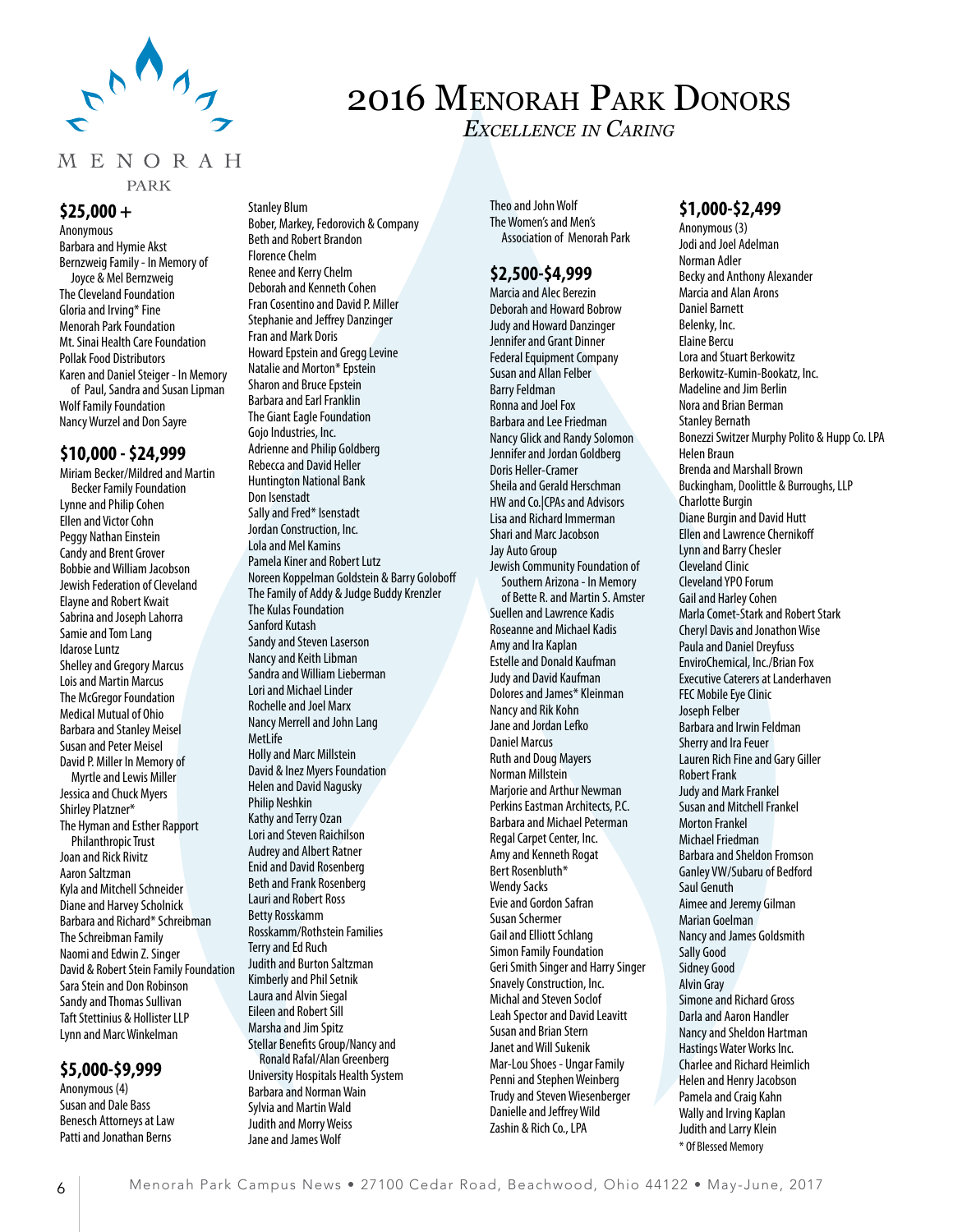

# The Menorah Park Aging Resources Center Presents:

# Is Exercise the Newest Medication for Parkinson's Disease?

**PARK** 

A Spring Dinner Conversation with Featured Speaker: EXCELLENCE IN CARING David Zid

MENORAH



David Zid is Co-Founder and Director of Movement Disorder Wellness for OhioHealth Delay the Disease™ - an evidenced-based Parkinson's Wellness program.

He has been a featured speaker and educator at symposia and professional education courses, as well as authored and self-published two books and companion DVD's based on his program and the positive effects of exercise on the course of this disease.

~ Learn the concept of Neuroplasticity/Neuroprotection and how neurons in the brain can rewire and repair.

~ Understand how this process of neuroplasticity is enhanced with exercise

~ Give examples of interventions and safe exercise protocols for adults with Parkinson's disease based on their impairments.

~ Discuss the importance of motivation, enthusiasm, optimism, and methods of teaching.

Thursday, June 8, 2017 Dinner Hour 5:30 p.m. Conversation 6:30 p.m. Menorah Park Saltzman Auditorium 27100 Cedar Road, Beachwood

Program and Dinner are Free of Charge Seating Limited – Reserve Space Early

RSVP to Beth Silver, 216-839-6678, or bsilver@menorahpark.org no later than Monday May 22, 2017

Aging Resources Dinner Conversations are sponsored by the Earl and Barbara Franklin Fund Kosher dietary laws observed

Powered by the Expertise of Menorah Park and Its Community Partners

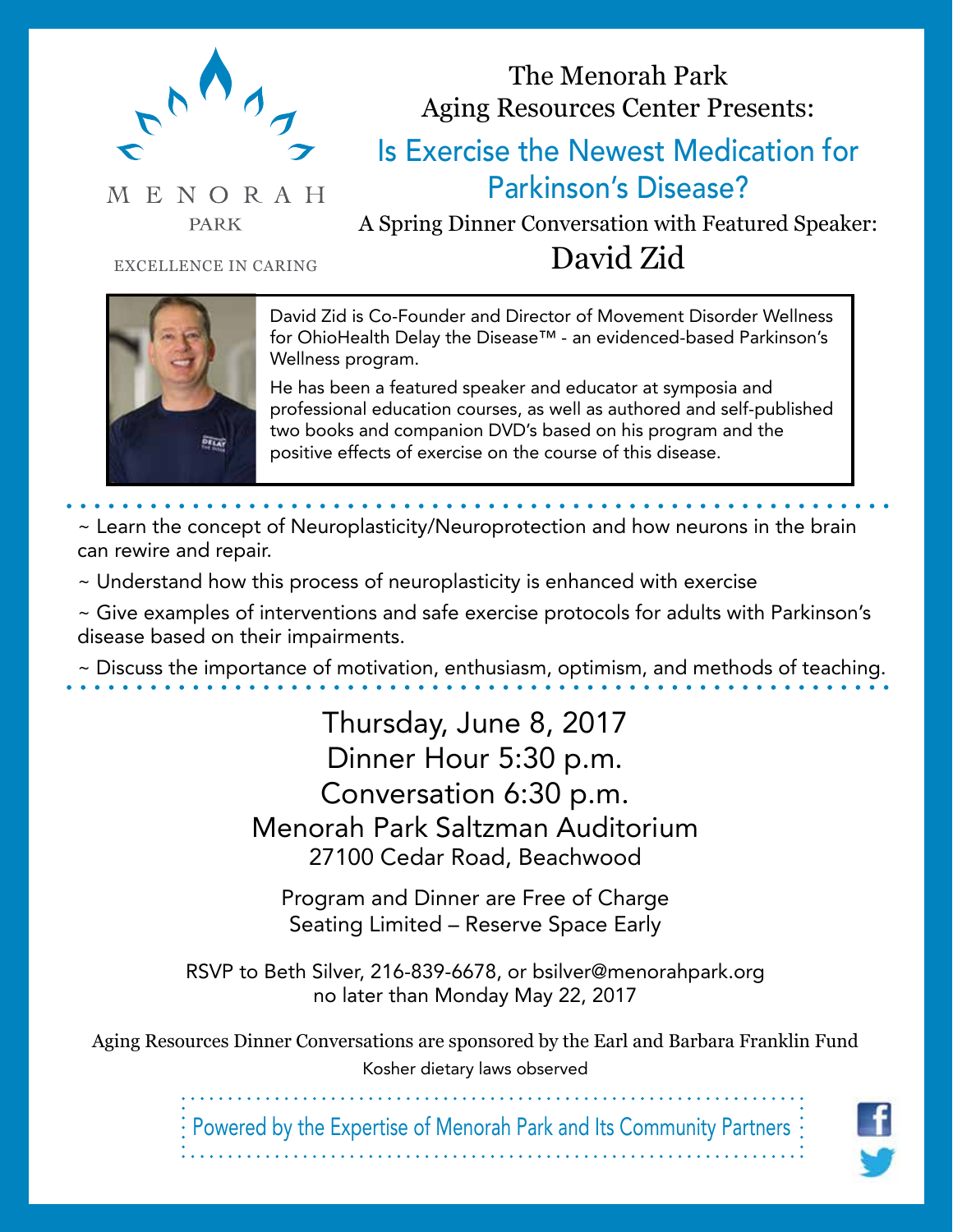

### MENORAH

**PARK** 

### **\$1,000-\$2,499 cont'd**

Terri and Stuart Kline Carol and Marvin Lader Ellen and Jeffrey Leavitt Shelley Lipson Cookie and Herbert Marcus Maxine and Michael Massie Mayfield High School/Jessica Calo Sherry and Larry Miller Maria and Sam Miller Montefiore Home Amy and Marc Morgenstern Harriet and Melvin Morris Moises Moschkovich\* Susie and Paul Nathan Kesia and Jim Newbrough Patricia Noble Kim Osborne and Brock Milstein Lenore Oscar Adrienne and Sanford Ozan Phyllis and Joel Polster Loree and Steve Potash Linda Rae and Andrew Hertz Linda and Lawrence Rich Carol Rolf and Steven Adler Carole and Charles Rosenblatt Harriet Roth Carrie and Scott Russel Carolyn and Paul Sax Laura Scharf Marc Scheer Marilyn and Jerald Schneider Jeffrey Schultz Leonard Senkfor Marla and Joseph Shafran Lois and Lawrence Sherman\* Sherwin Williams Anita and Michael Siegal Paula Silverman Marc Silverstein Sheryl and Bart Simon Margaret and Lawrence Singerman Sirna & Sons Produce Marilyn and Ivan Soclof Ruthe Stone Penny and David Strauss Mary and Thomas Sullivan, Jr. Linda and Jeffrey Susman Kenneth Sustin Tesco The Lerner Family Foundation Wendy Thomas and Thomas Frank Tibor's Kosher Meat Market Inc. Jennifer and Neil Tramer Moira and Wulf Utian Joyce and Eric Wald Jerome Weinberger\* Betty Weintraub Karen and Jeffrey Weiss

Deedee and Ned Welc Wells Fargo Advisors Sandy and Timothy Wuliger Donna Yanowitz Ellen and Daniel Zelman Lisa and Robert Zimmerman

#### **\$500-\$999**

Anonymous (3) Terry and Sheldon Adelman Rhoda and Herbert Agin Brenna and Robert Agrast Sharyn\* and Charles Bailin Mitchell Balk Faye and Michael Bass Beachwood Buzz Marilyn Bedol Benjamin Rose Institute on Aging Kelly and Robert Berick Laura and Erol Beytas Laurie and Gary Biales E. J. Bloom and William Rein Linda and Steven Bloom Anne Bloomberg Rena Blumberg-Olshansky B'nai Jeshurun Congregation Carole and Bart Bookatz Tamar and Peter Brosse Mary Beth and Harvey Bruner Bonnie Bushnell Craig Chaitoff Bonnie and Michael Chisling Cleveland Jewish News Cleveland Coca Cola Bottling Co. Meghan and Martin Cohen Lisa Cohen-Kiraly Bonnie and Michael Cole Patricia Couto-Golden & James Golden Barry Cramer Sue and Marc Cutler Lois Davis Development Corporation for Israel Laurel and Karl Doghramji Dollar Bank Robbi and Howard Dunn Robert Eckardt Joan Eigner Renee and Jim Epstein Denise and Lee Farkas Carol and Joseph Feig Wendy and Richard Feldman Fioritto Funeral Service First Rate Service LLC Eric Fishman Howard Fishman Forest City Hebrew Benevolent Association Michelle and Stephen Freireich Kathryn and A. Scott Fromson Beverly Gans

Phyllis and Joel Gecht Laurie and Stephen Girsky Linda and Eric Glassman Debra Glett L. Jane Glickman-Sacks and Charles Sacks William Goldman Foundation Leslie and Donn Goodman R. Mark Gottfried Joan and Edmund Goulder Herbert Goulder Penny and Robert Greenberger Barbara Gross and Terry Pollack Hamilton Jewelers Amy and Lee\* Handel Margaret and Dennis Helms Christine Hemingway and Brad Morsch Home Instead Senior Care Homewatch CareGivers Diane and Al Immonen Lynda and Donald Insul Etta and Carl Kanter Andrea Kanter-Grodin and Bill Grodin Martha Katz Susan and James Kendis Mary and Art Kitch Merle and Robert Kiwi Marlene and Roger Klein Judy Klein Willensky and Steven Willensky Kelly and Michael Knight Norma and Harvey Kotler KPFF IIC Kucharski Septic Service Jan and Steven Lash Fran and Sid Lasky Carol Levinthal and Richard Schwalberg Harold Lewis Julie and Steven Manning Jane and Richard Marcus Margaret and Richard Margolis Kimberly and Richard Martin Faye and Robert Matitia McCarthy, Lebit, Crystal & Liffman Co., LPA Joan Mennett Meritech, Inc. Mill Distributors, Inc. Stephanie and Jared Miller Bernard Millstein Mobilex Linda and Jan Moskowitz Multi Flow Dispensers of Ohio, Inc. Enid Myers NAI Daus New Image Photography Osborn Engineering Co. Alisa and Bruce Perlman Physicians Ambulance Pioneer Environmental Systems, Inc. Cecelia and Leonard Polster Leslie and Merle Rabine

2016 Menorah Park Donors

*Excellence in Caring*

Laurie and Michael Rabovsky Estelle Ringel Jonathan Roberts Carole and Charles Rosenblatt Barbara and Alan Rosskamm Rochelle Roth and Bruce Schwartz Sharon and Allen Roth Cheryl Rubin Susan and Steven Rubin Florence and Robert\* Saiger Alice Sayre Paula and Walter Schwartz Sonni and Steve Senkfor Katie and Michael Shames Mary Ann and Gary Shamis Barbara and Jon Shane Stuart Sharpe Bernice and Leslie\* Sheffield Sally and Keith Sherwin Beth and Michael Silver Mark Silverman Elizabeth and Joseph Singer Ann and Phillip Singer Suzanne and Egon Singerman Kimberly and Paul Singerman Amy and Steve Small Judy and Marvin Solganik Amy and Michael Southard Norman Spero\* Bonnie and Stephen Spiegle Stellar Private Cable Systems, Inc. Suzanna and Richard Stone Carol and Richard Streem Susan and Leonard Feinstein Foundation The Bertram Inn & Conference Center TriMark SS Kemp Denise Trun UBS Wealth Management Employee Giving Programs Louise and Greg Warner Peggy and Philip Wasserstrom Lita Weiss Mark Weiss Rosemary Weltman Western Reserve Area Agency on Aging Joan and Charles Whitehill Stephanie and Adam Wieder Eileen and James Wilkoff Diane and Ross Wilkoff Windsor Heights Dara and Alan Yanowitz Joan and Isaac Yedid Iris and Gerald Zahler Amy Berger Zlotnick Harvey Zwerin \* Of Blessed Memory

**Other precious donors of up to \$499 are listed on our website: MenorahPark.org/2016 donors**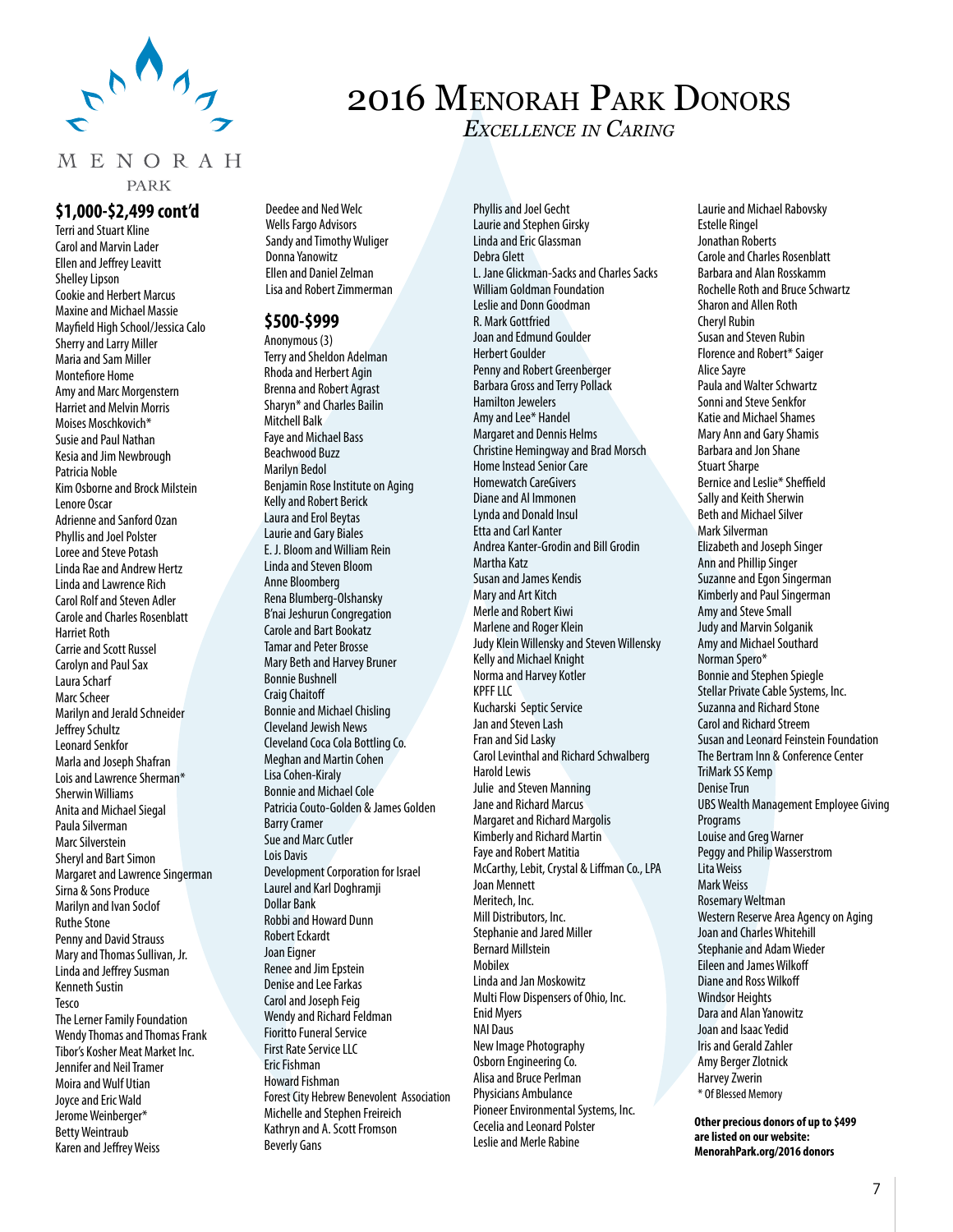# **Re-Living His Dream-Job Spurs a New Dream**

In 1949 and just out of high school, young Byron Simon, now affectionately known as Sy, wanted a dream job; to work for the Cleveland Cavaliers. So he applied, and he got the job. And he stayed, and he stayed, and he stayed. He couldn't have known then that he would be with the Cavs until he retired. Now, in 2017, Sy is 80. He looks back on the many years he spent as security guard for the 'tall boys' and he smiles. "Those were the days. Where has time gone?"

For Sy, it still feels like it all happened just yesterday. He talks of throwing basketballs to the players and the great crowds. Recently, Menorah Park held a watch party and replayed the championship game (because we never tire of re-living the great sensation of winning the Championship) and Sy was happy to attend. He even brought his nearly 60 years of memories, documented with pictures, programs, ticket stubs, and more

in his Cavs scrapbook. To his surprise, some of the Cavs Spirit Team who attended the watch party recognized him, and even found their pictures in his scrap book!



*An afternoon of beautiful memories and the attention of the stunning Cavs Spirit Team spur new dream for Byron (Sy) Simon*

Just as Sy lit up like the sun as he shared memories of working for the Cavs, we find so many people with amazing lives and memories

*Sy remembers so much about those days, the greyhound bus rides to the away games; the intensity of the players tumbling to the floor in a scrum for the ball, right at his feet; the great players who came and went, and more recently, the way LeBron James came onto the scene and changed the game forever. "All the players were so nice, and what a jokester LeBron was – and still is," Sy recalls.*

They signed their older photos for him and gave him updated ones to add. Sy was in his glory.

that they share with us. Sy realizes that those days are over and time has passed so quickly, but he wants to go back, just one more time. He recently submitted a dream to the D.R.E.A.M.s Team at Menorah Park to attend another Cavs game. And since dreams do come true at Menorah Park, we arranged for Sy and a friend or relative to go to a Championship playoff home game in April, with great seats on the lower platform near the floor – with VIP treatment! He now has a few more Cavs items and pictures to add to his book of memories.

**To donate to the D.R.E.A.M.s program, email nsutula@ menorahpark.org.**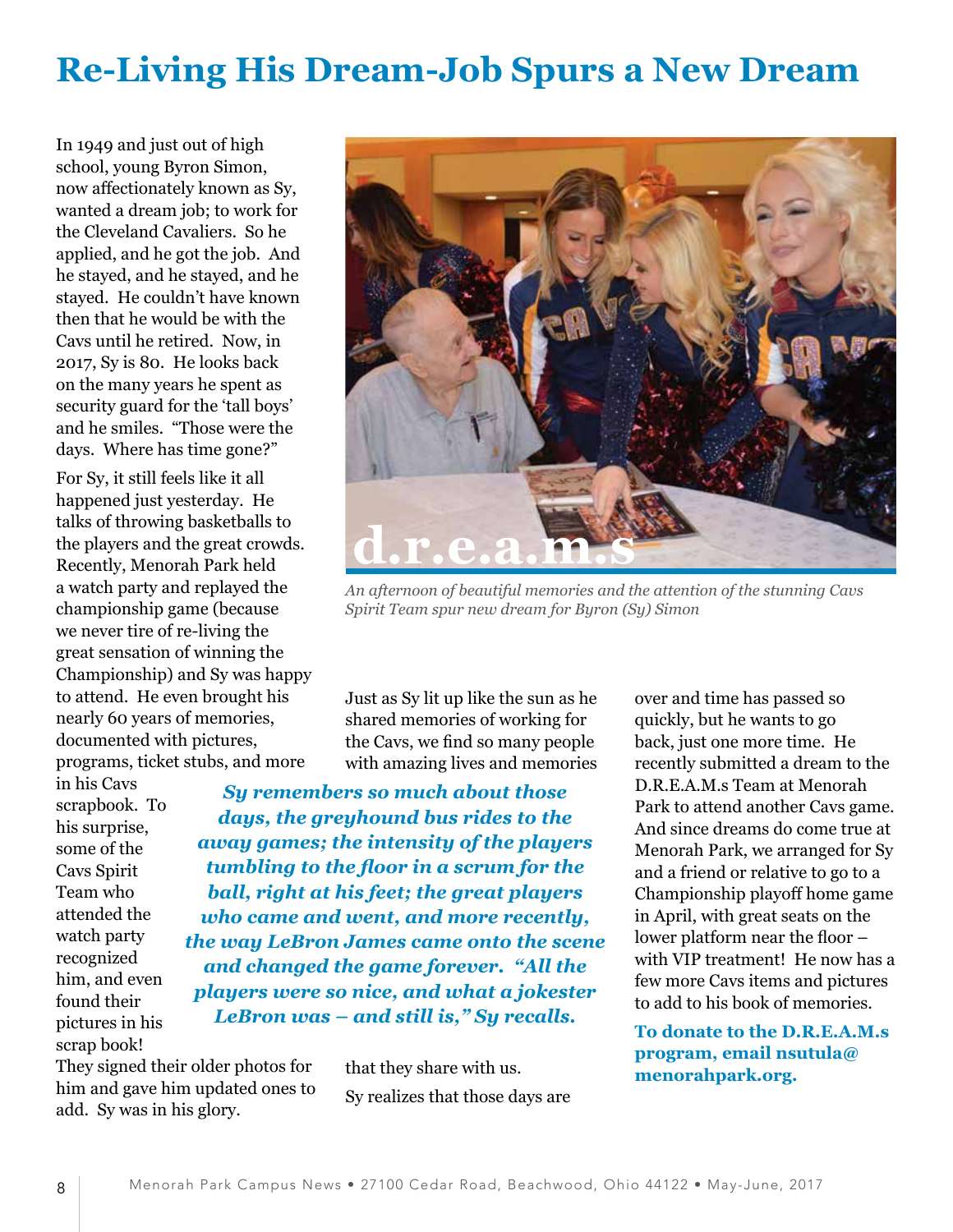# Smiles Made Healthy in Luxury of Newly Remodeled Clinic

Good dental health is crucial for good overall health. Menorah Park offers an on-site dental clinic to insure our long-term care (LTC) residents' teeth are well cared for. According to Maureen Stayanchi, Clinic Coordinator, the clinic opened fifty years ago when Menorah Park moved into its Beachwood location.

When it came time to remodel Menorah Park's dental clinic serving LTC residents, it was something longtime dentist and generous donor Hymie Akst knew he wanted to do.

"I was a dentist my whole career and I have a feel for the importance of dentistry, particularly as people age and eating becomes a primary focus for them. Having good dental health makes it easier for them to eat. Both my parents and (wife) Barbara's father were residents of Menorah Park, so I appreciate what you do and how you help people in their later years. It's in memory of our parents and my son who never had any intimate experience of Menorah Park and



*The upgrade included a plush dental chair and dental light, an X-ray machine, a new ceiling, LED lights, a new floor and a fresh coat of paint.*



*Dr. Buller, Shirley Gerth, and Dental Assistant Marcia Rubin.*

all you do there; he passed away at 26, so this helps keep his memory alive," Mr. Akst stated.

Stephanie Danzinger was also a generous donor who contributed to the upgrade.

The dental clinic sees 15 to 20 patients each week for cleanings, fillings, crowns, root canals, dentures, and simple extractions. Residents receive care without having to leave campus, and they are treated by trusted and familiar faces, Dr. Evan Buller and his Dental Assistant, Marcia Rubin.

"Dr. Buller is such a nice young man, and nice looking too! He gave me a cleaning like I have never had before. My teeth looked great when I left. He did a great job, and there was no pain, and no bad taste, and no grit. He makes you feel very comfortable," noted Sharon Wasserain, resident at Menorah Park.

# **WHY WE DO IT:**

The Heart-Brain Connection: Taking care of one's teeth is as important as taking care of one's heart or brain. A study in the European Journal of Oral Health revealed that losing teeth can worsen your memory and cognitive abilities. Bacteria from gingivitis can enter the brain through nerve channels in the head or through the bloodstream and can lead to the development of Alzheimer's. Periodontal disease can lead to hardening of the arteries, increasing risk of heart attack or stroke. Gum disease can cause infections in your lungs, and can also make it harder to control blood sugar, making Diabetes symptoms worse.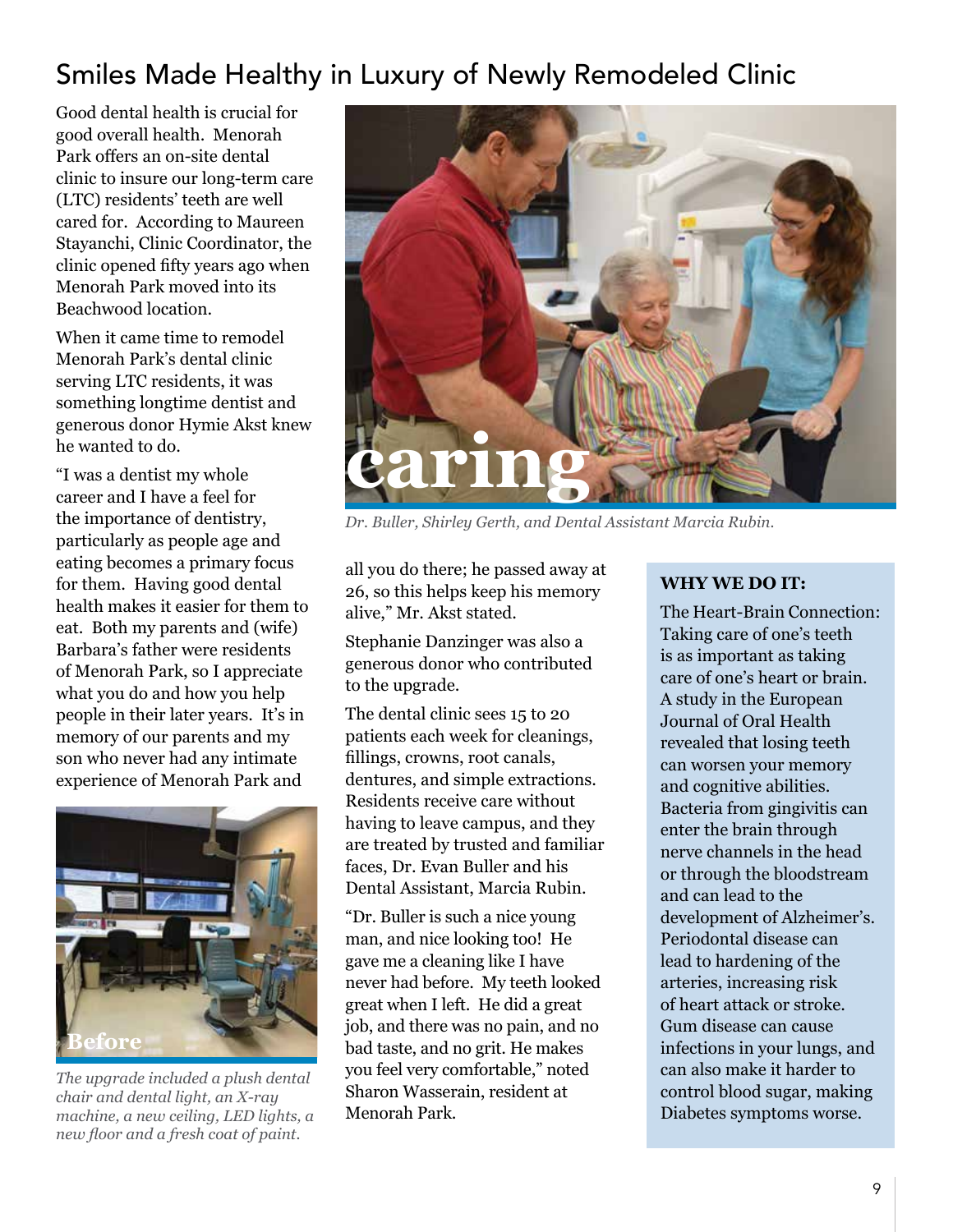# **Happy Mother's Day and Father's Day**

*"Often times I will ask my mom how she is doing, she answers, 'I'm doing great - I feel good and I love living here...everyone is so friendly and kind - I feel comfortable and very safe.' I must agree - the caregivers provide wonderful daily care, the nursing staff is diligent in tending to her physical or medical needs and the Activity Director provides terrific and interesting activities to* 

*stimulate her mind and increase her socialization. All this care is provided with dignity, grace, kindness and humor; this is of great comfort to me as I live in California. For my mother, Menorah Park was and remains the right place, at the right time for all the right reasons."*



*Left, Bea Wyse; right, daughter, Melanie Kay. Quote: Melanie Kay*



*Left to right, Deeda Shubert, Dale Shubert, Yetta Shubert, Suzy Shubert Stone. Not pictured, son, Michael Shubert and daughter-in-law, Linda Shubert. Quote: Dale Shubert*

*"Family is the most important thing for our mom Yetta and she appreciates all of the opportunities at Menorah Park that encourage family gatherings. Her favorites are Menorah Cafe and happy-hour visits to the Piazza. She has recently become the great grandmother of two, with a third great grandchild on the way. Having been a professional singer and in the music business all of her adult life, she now enjoys and plans her days around the musical programs offered throughout the week on campus."*



*Joe Felber and his daughters. Left, Debra Felber Orlansky; right, Suzy Felber Kopit. Quote: Joe Felber*

*"I chose the right place and enjoy the company of my friends living at Wiggins Place. Wiggins Place is an easy, comfortable place for my family to visit me. Wiggins Place is home."*



*Left to right, Janet Stotter, Marilyn Berman, Susan Stone. Quote: Susan Stone*

*"Having mom close by means the world to us. Of course, we are so pleased with the good care mom has been getting. But more than that, we are all at home at Menorah: we play mahjong, we enjoy the Piazza, we celebrate Jewish holidays, the grand-kids visit, we bring the dog, we hang out in the living room. It's a new phase of life for us all and it is good."*



Marcus Post-Hospital Rehabilitation ● Home Health Services • Outpatient Occupational & Speech Therapies • The Peter B. Lewis Aquatic & Therapy Center • Adaptive Living Shoppe • Non-Emergency Medical Transportation ● Adult Day Center • Housekeeping Plus • Dialysis • Center 4 Brain Health

### Residential Options

R.H. Myers Apartments ● Wiggins Place Assisted Living Residence ● Stone Gardens Assisted Living Residence ● Helen's Place Memory Care Apartments ● Menorah Park Skilled Nursing Home

Call Beth Silver at (216) 839-6678 27100 Cedar Rd. Beachwood, OH • MenorahPark.org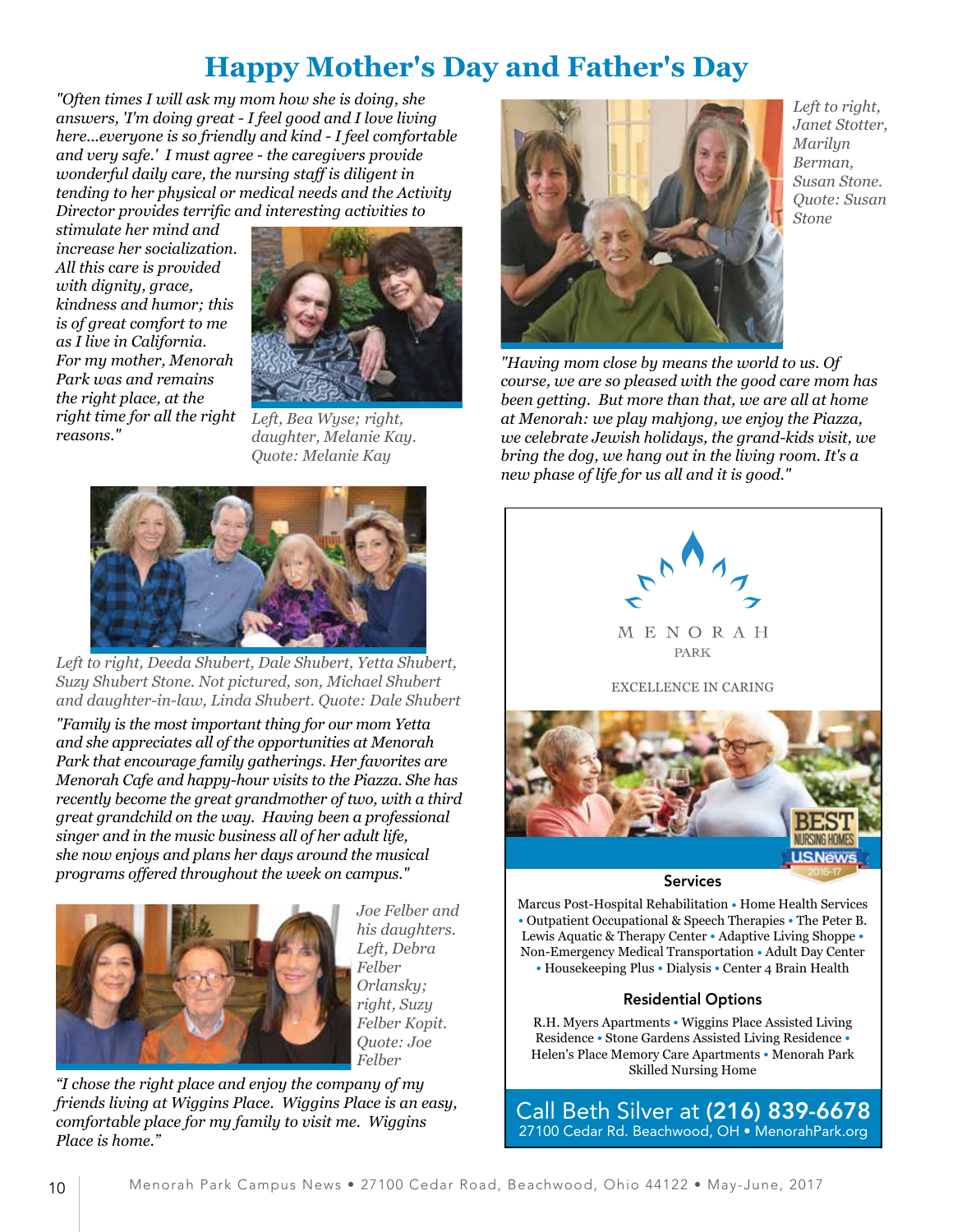# **Community Invited** Cohen Lecture Series

## **Tuesday, May 23 at 3:00 p.m.**

Donald Rosenberg, CWRU presents:

### **"From Oklahoma! to Hamilton: How American Musicals Reflect America"**

- What is the history of musical theater?
- How has the genre become distinctly American and what universal themes are reflected in musicals?

### **Tuesday, June 6 at 3:00 p.m.**

Dr. Brian Amkraut, PhD., Executive Director, The Laura and Alvin Siegal Lifelong Learning Program, Case Western Reserve University

### **"50 Years Later: The Complicated Legacy of June 1967"**

- Do you remember how you felt in June of 1967?
- What are the contemporary perspectives on the 6-Day War and how did those six days help shape the geopolitics of the Middle East?

Both programs held in Menorah Park's Saltzman Auditorium

**A LITTLE HELP NEVER HURTS:** It's okay to lean on your adaptive devices for help when you want to get active. The Adaptive Living Shoppe at Menorah Park has many items to help you remain active. They sell canes, ice grips for your cane, walkers, rollators, reachers, leg lifters (so you don't bend over and loose balance), gait belts, shower chairs and benches, and hand-held shower sprayers. They also offer an emergency response system to keep you in touch with help at all times.

Call Joy Kaufman, Director of the Adaptive Living Shoppe at (216) 450-5566, or email JKaufman@ menorahpark.org for information.



# **Planting for Good Health**





*Dr. Knight, campus residents, volunteers and clients from the Mandel Adult Day Center and the Peter B. Lewis Aquatic & Therapy enjoy spending time in the sunshine with nature, while helping to plant seeds that will soon be flowers and vegetables.*

Dr. Michael Knight, Menorah Park's Medical Director, knows there is something very invigorating about playing in the dirt. His mantra: "Gardening is therapeutic. It brings life. The feel of the earth with our hands and the smells of the flowers and vegetables bring back wonderful memories of our youth."

And better yet, research shows that gardening relieves stress and raises self-esteem, lowers stroke risk and improves heart health, improves hand strength and dexterity, can help regulate the immune system, can help people with depression and improve their overall mental health. Researchers found daily gardening helps reduce your risk for memory loss. Looking at nature, being in nature, holding soil, seeds or plants in our hands, that sensory experience stirs regenerative processes deep in our bodies and minds.

You can garden too! Campus garden beds will be cleared in May and all are welcome to help plant veggies so that in the fall we can harvest and enjoy.